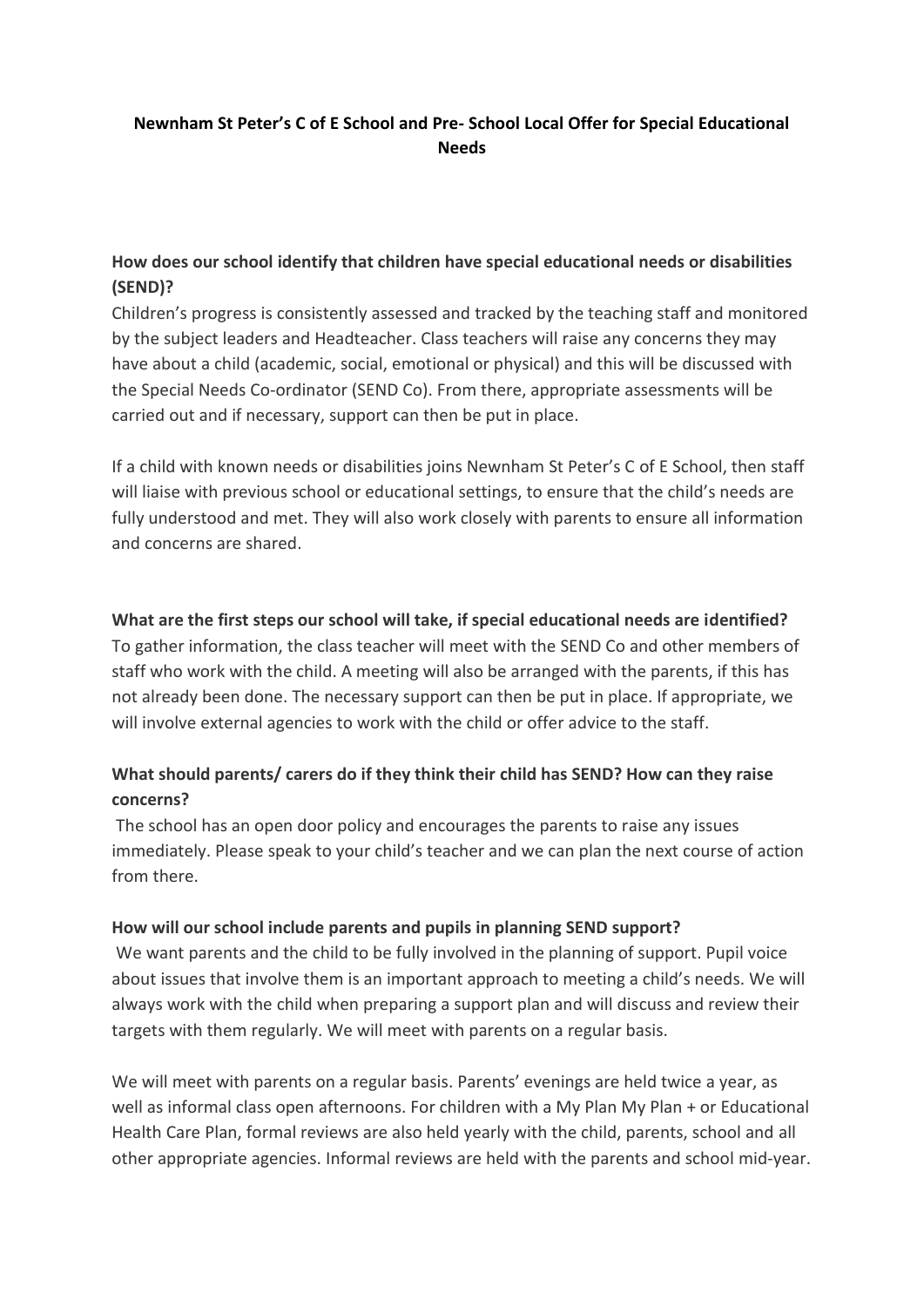A summary of outcomes when plans are reviewed is also shared with all parents of child with a SEND or EHCP planed

This local offer has also been prepared in consultation with a parent /governor representative.

#### **How will our school teach and support children with SEND?**

All children and young people with SEND are valued, respected and equal members of the school. As such, provision for pupils with SEND is a matter for the school as a whole. All teachers are teachers of pupils with SEND. The governing body, Headteacher, SEND Co and all other members of staff have important responsibilities to ensure all pupils have access to a broad, balanced and relevant curriculum.

**For children without an Education, Health and Social Care plan (EHCP)**

All pupils with SEND are taught for all/ the majority of the week with their peers in mainstream classes by class/subject teachers and study the curriculum at the appropriate level for their ability. Pupils may also on occasion be taught by a Teaching Assistant on an individual or small group basis.

### **For children with an EHCP plan**

Children with specific needs may require more targeted one-to-one support both in terms of staffing and resources. The school has access to a wide range of additional County Council services including advisory teachers and the option to buy in support from the Educational Psychology Service.

One disabled toilet is available and the school is wheelchair accessible.

# **How does our school plan the SEND support? How are our resources allocated and matched to needs?**

Provision is mapped on a termly basis to ensure relevant needs are met and intervention is timetabled. Staff skills are fully utilised to ensure needs are addressed.

- **Who makes the decision made about the support your child will receive?** The support is regularly reviewed by the SEND Co to ensure the best provisions are In place. The SEND Co also liaises closely with class teachers and TAs when planning provision.
- **What Gloucestershire schools are expected to provide from their budget for SEND:** All mainstream schools are provided with resources to support pupils with additional needs including pupils with **SEND**. Schools have an amount identified within their overall delegated School Budget.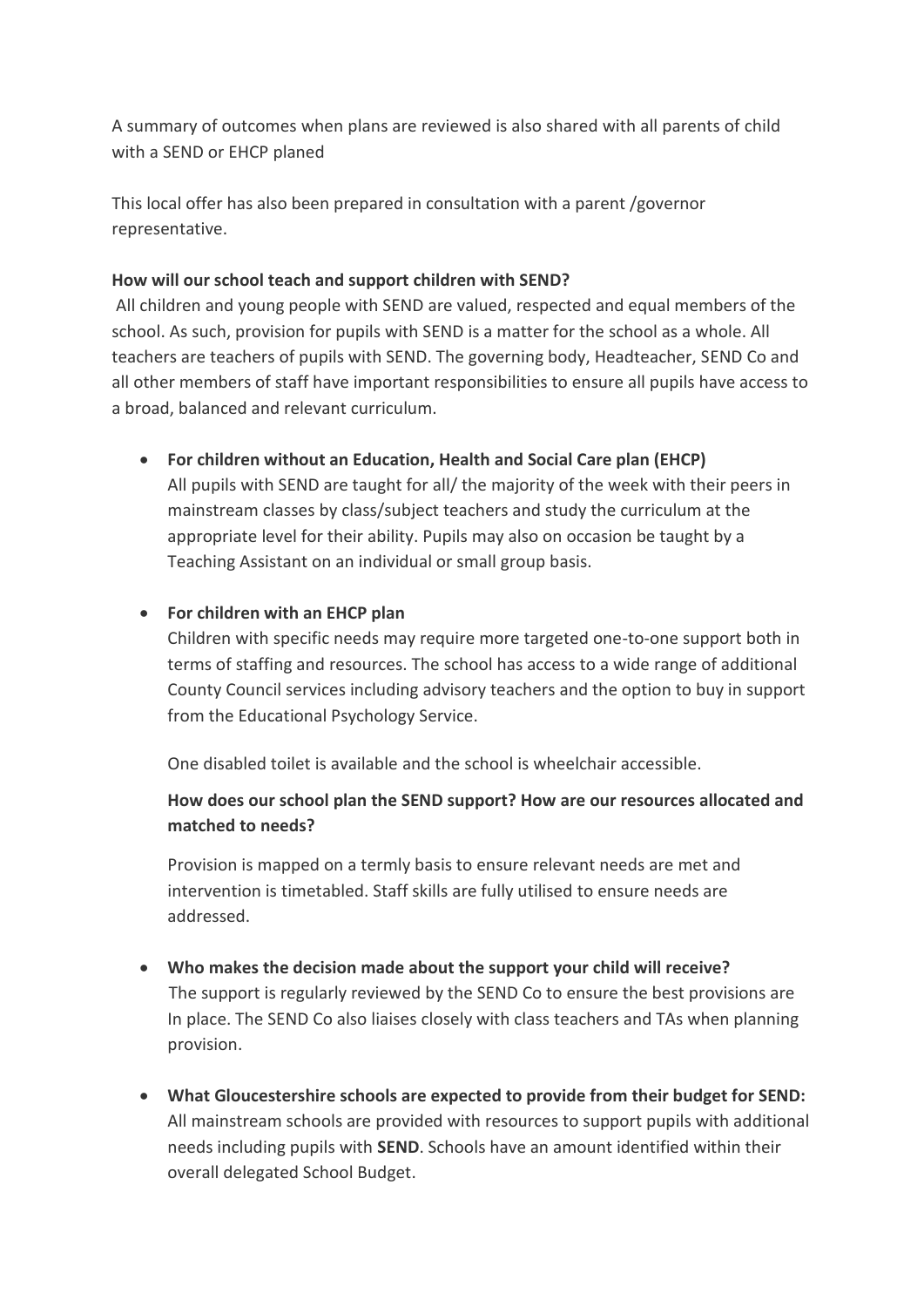# Link : [/schoolsnet/school-office/finance/school-budgets/school-budgets-2020-21/](https://www.gloucestershire.gov.uk/schoolsnet/school-office/finance/school-budgets/school-budgets-2020-21/)

 **How will progress towards identified outcomes and effectiveness of our SEND provision be assessed and reviewed by us? How will we involve parents, children and young people in this process?** 

The SEND Co will ensure that the information about a child's SEN (Statement of educational needs) or EHC (Education health Care) plan is shared and understood by teachers and all relevant staff who come into contact with that child.

The Headteacher and SEND Co carry out regular tracking of all pupils' progress and formal and informal assessment is ongoing in the classroom. Any interventions are carefully monitored to ensure that they are appropriate to the child and that progress is being made.

Formal reviews of SEND provision occur six times a year, when the Headteacher and Teaching and Learning Lead meet with class teachers. This is followed up with class teachers by the SEND Co.

#### **Who will be working with your child?**

The SEND Co will work closely with the class teacher to plan and oversee appropriate provision for your child. Support may be planned within the classroom and provided by the class teacher or teaching assistant. Sometimes, small group or individual interventions will be put in place and these are usually led by a teaching assistant. Where applicable, additional agencies may also be involved with your child, though parents will always be kept full informed.

# **How does our school ensure that the information about a child's SEND or EHC plan is shared and understood by teachers and all relevant staff who come into contact with that child?**

The SEND Co will ensure that the information about a child's SEND or EHCP plan is shared and understood by teachers and all relevant staff who come into contact with that child. Parents will be informed in advance if an outside agency is going to meet with their child. The headteacher carries out regular tracking of all pupils' progress. Formal and informal assessment is ongoing in the classroom. Any interventions are carefully monitored to ensure that they are appropriate to the child and that progress is being made. SEND provision is formally reviewed six times a year, when the SEND Co meets with class teachers and teaching assistants. However, provision and progress is continually monitored.

#### **What role will the child's teacher play?**

Teachers are responsible and accountable for the progress and development of the pupils in their class, even where pupils access support from teaching assistants or specialist staff.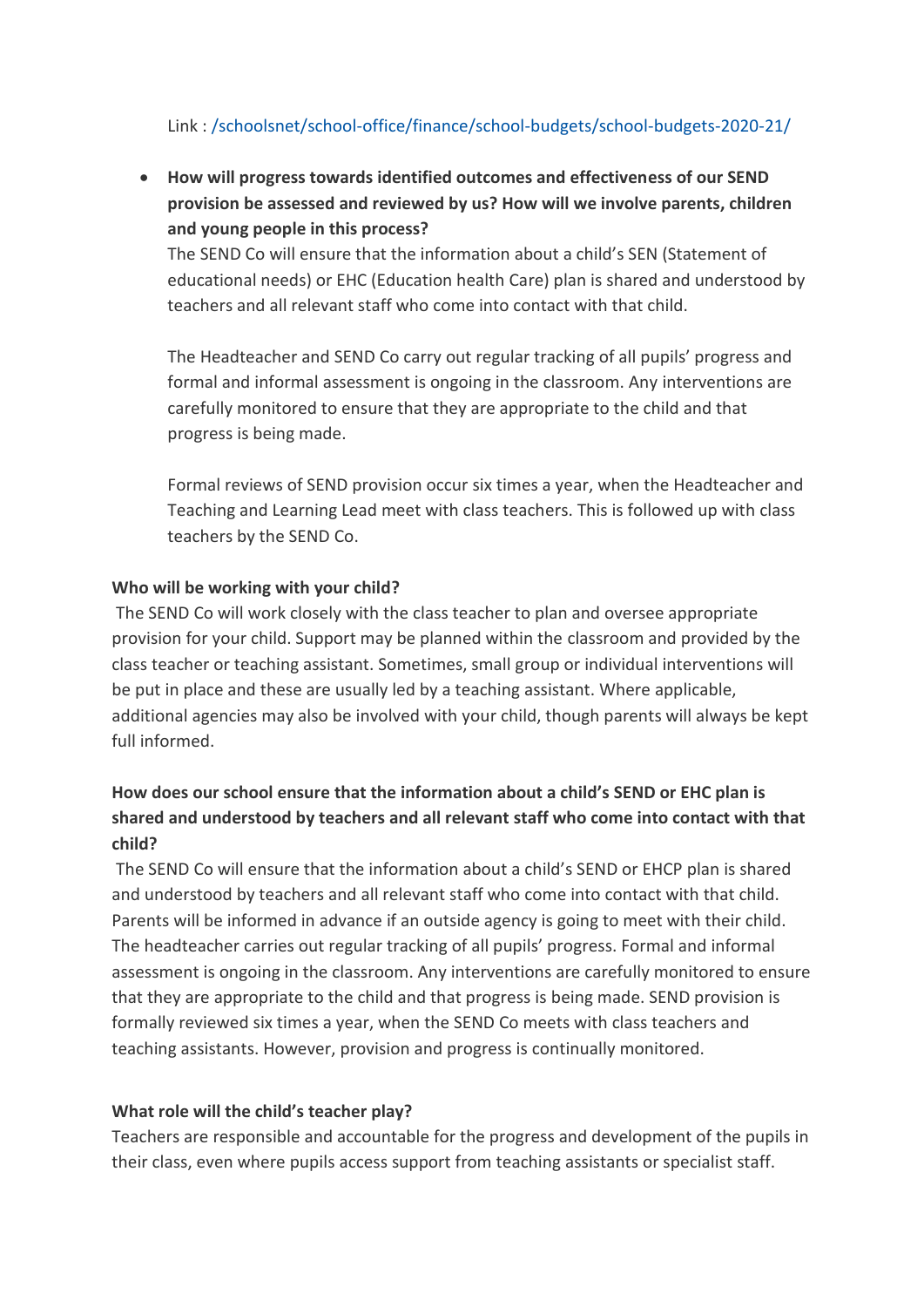High-quality teaching, differentiated for individual pupils, is the first step in responding to pupils who have or may have SEND.

## **What expertise does our school and staff have in relation to SEND?**

The SEND Co carries out regular training to ensure that the school is kept up to date with current SEND issues and provision. Good use is made of local schools to share best practice The pastoral support worker is training to be an ELSA (Emotional Literacy Support Assistant)

# **Training of staff**

As a small school, our training is primarily needs lead.

# **Areas of expertise**

One member of staff is Early Help trained and has expertise in supporting children socially and emotionally.

Our Early Years Team are trained in total communication.

All staff are trained in Attachment and Trauma Three Staff member have additional SEND qualifications and five have experience of leading SEND in at least one setting.

 **What intervention programmes does our school run for children with SEND and how are they delivered?**

Intervention programmes are regularly reviewed. Recent intervention programmes have included small group phonics, Toe by Toe, precision teaching, Apples and Pears, Stareway to Spelling and ELSA nurture.

Support may be planned within the classroom and provided by the class teacher or teaching assistant. Sometimes small group or individual interventions will be put in place, these groups will usually be led by a teaching assistant.

# **What specific teaching strategies does our school use for children with learning difficulties including:**

Autistic spectrum disorder Visual timetable Social stories Task cards to break down instructions into clear sequenced steps to develop independence Small social group work and ELSA Circle of friends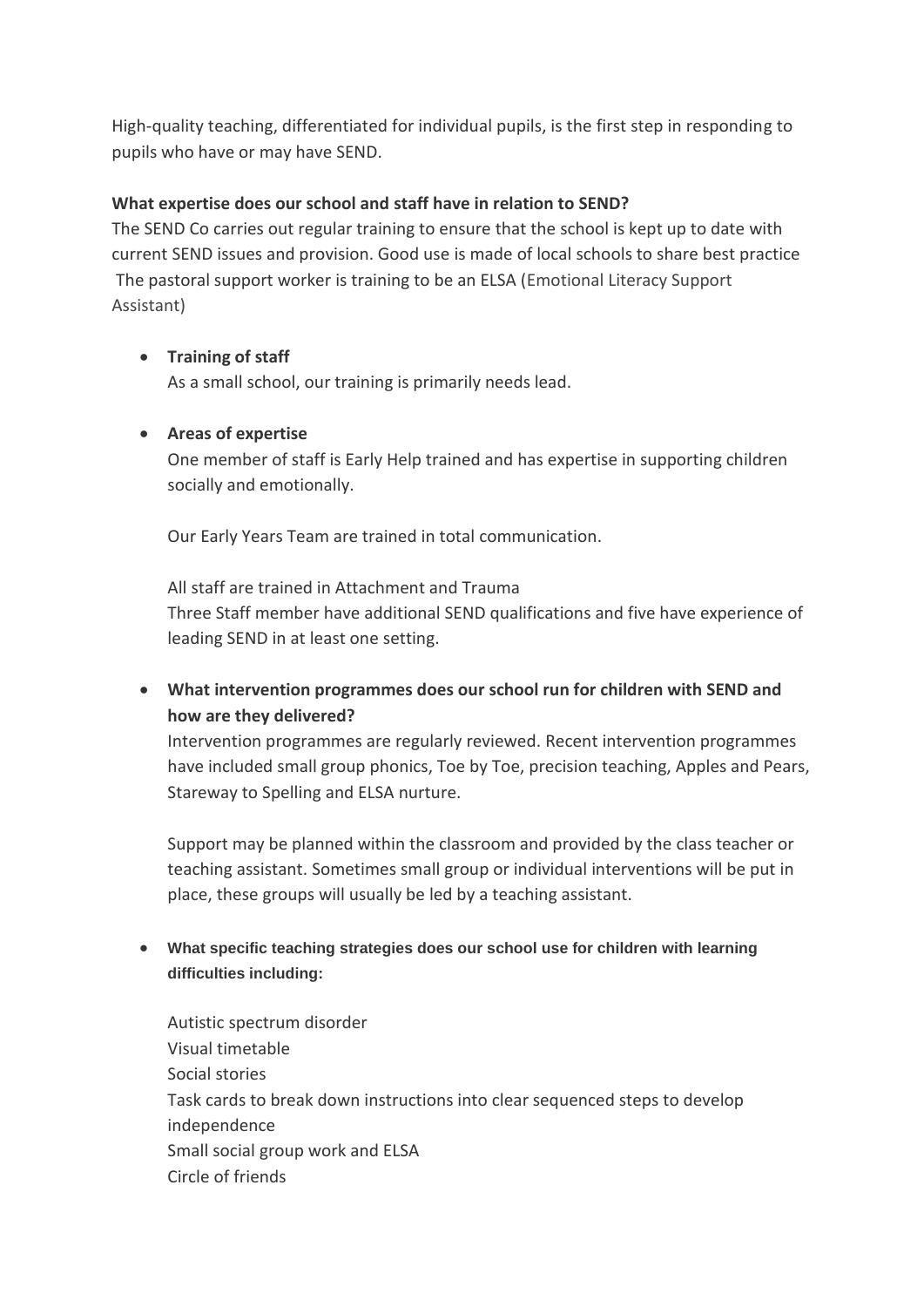We have access to support from the advisory teaching services, communication and interaction team. They work with the child, parents and staff to offer individual advice.

#### **Hearing impairment / Visual Impairment**

We have access to support from the advisory teaching services

#### **Speech and language and communication difficulties**

We would work with a child's speech therapist and use materials they provide to support individuals Language for thinking-a programme to support comprehension skills and understanding of vocabulary. Word banks and other vocabulary support Word finding activities and prompt mats Visual timetables and other aids Social language support groups

### **Provision for children with Moderate Learning Difficulties.**

Classroom TA support is provided. Additional support includes: Materials to support literacy and numeracy. These are dependent on individual needs. Literacy and Numeracy booster groups One to One support for specific difficulties Motor skills support.

Numicon resources and other manipulatives to support numeracy

#### **Dyslexia**

Dancing Bears Apples and Pears Toe by Toe Stareway to spelling Dyslexic dictionaries Different coloured paper

ELSA is used to support social emotional and behavioural skills.

**Note:** Each child is considered holistically, so that all their needs can be identified.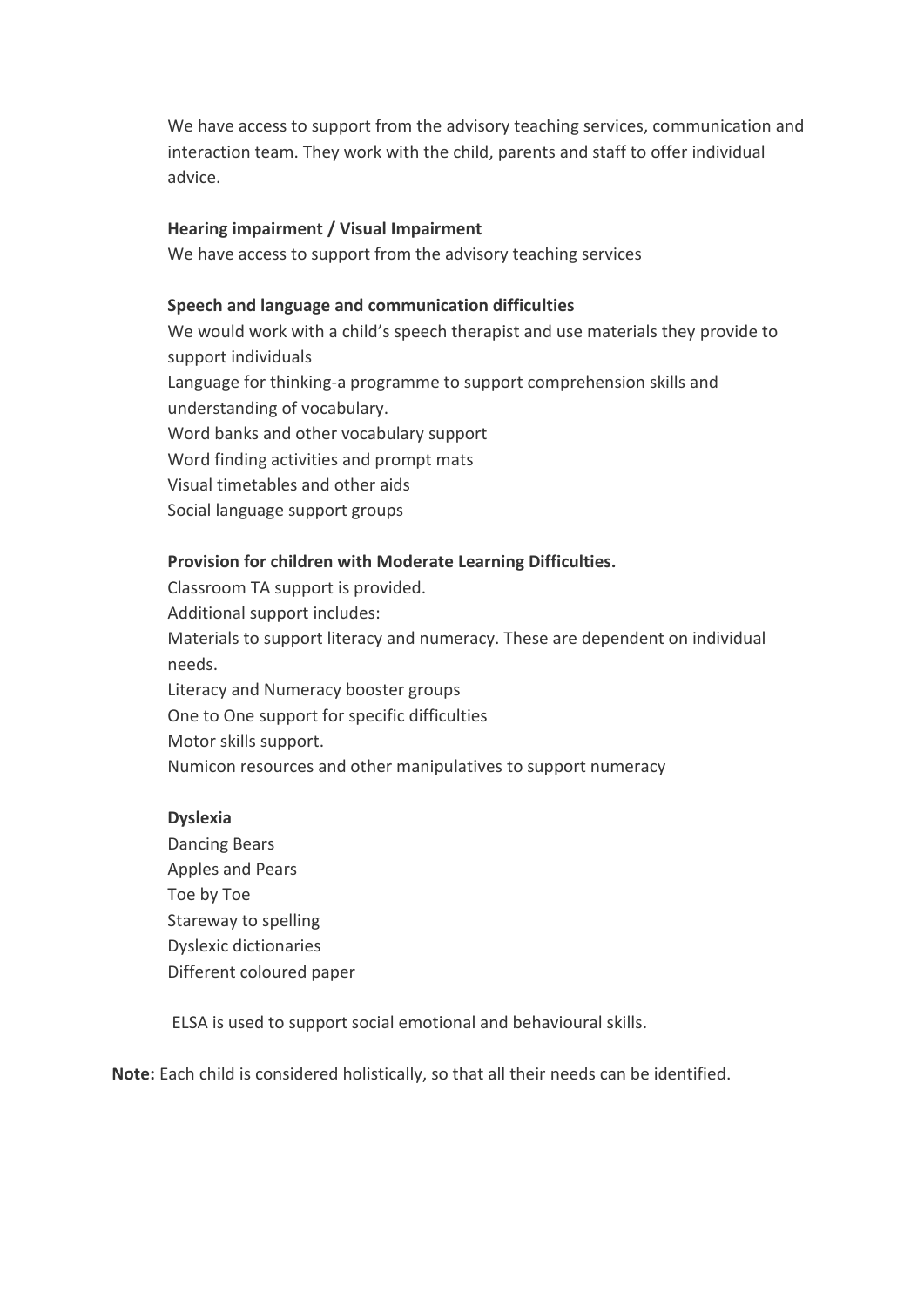**What support does our school put in place for children and young people who find it difficult to conform to normal behavioural expectations and how do we support children and young people to avoid exclusion?**

We work closely with all staff and parents to ensure a consistent approach to any behavioural issues. We put in place behavioural support methods dependant on the child's individual needs. We are also able to call in support from the local authority inclusions and exclusions support team or other behavioural specialists/ teachers from special schools.

We have resources in school to support children with emotional difficulties and again can involve appropriate external agencies using our Early Help lead practitioner.

We have a calm room within the school where children can take time out.

We also run Peer mediation at playtimes.

- **Which other services do we use to provide for and support our pupils/students?**  We have access to a wide range of services and use these as appropriate: Health, Social Services, Local authority support services, voluntary organisations – specialist support teachers, educational psychologists, teachers for hearing and visual impairment, ASD advisory teachers, behaviour support etc.).
- **How do we meet the needs of SEND pupils/students?** We meet the needs of our SEND pupils be providing specifically tailored programmes of intervention.

### **How do we support families of these pupils/students?**

We regularly meet with parents to ensure clear lines of communication. When appropriate we involves agencies that support the whole family. This can, for example, include Team Around the Family meetings family counselling or parenting classes.

# **How does our school provide support to improve the emotional and social developments of our SEND pupils?**

The school pro-actively supports the emotional and social developments of all pupils through a carefully planned PSHE curriculum, additional ELSA intervention groups are provided to address needs.

All pupils have access to a support worker on request. Requests can be placed in a special box if children feel more comfortable doing so.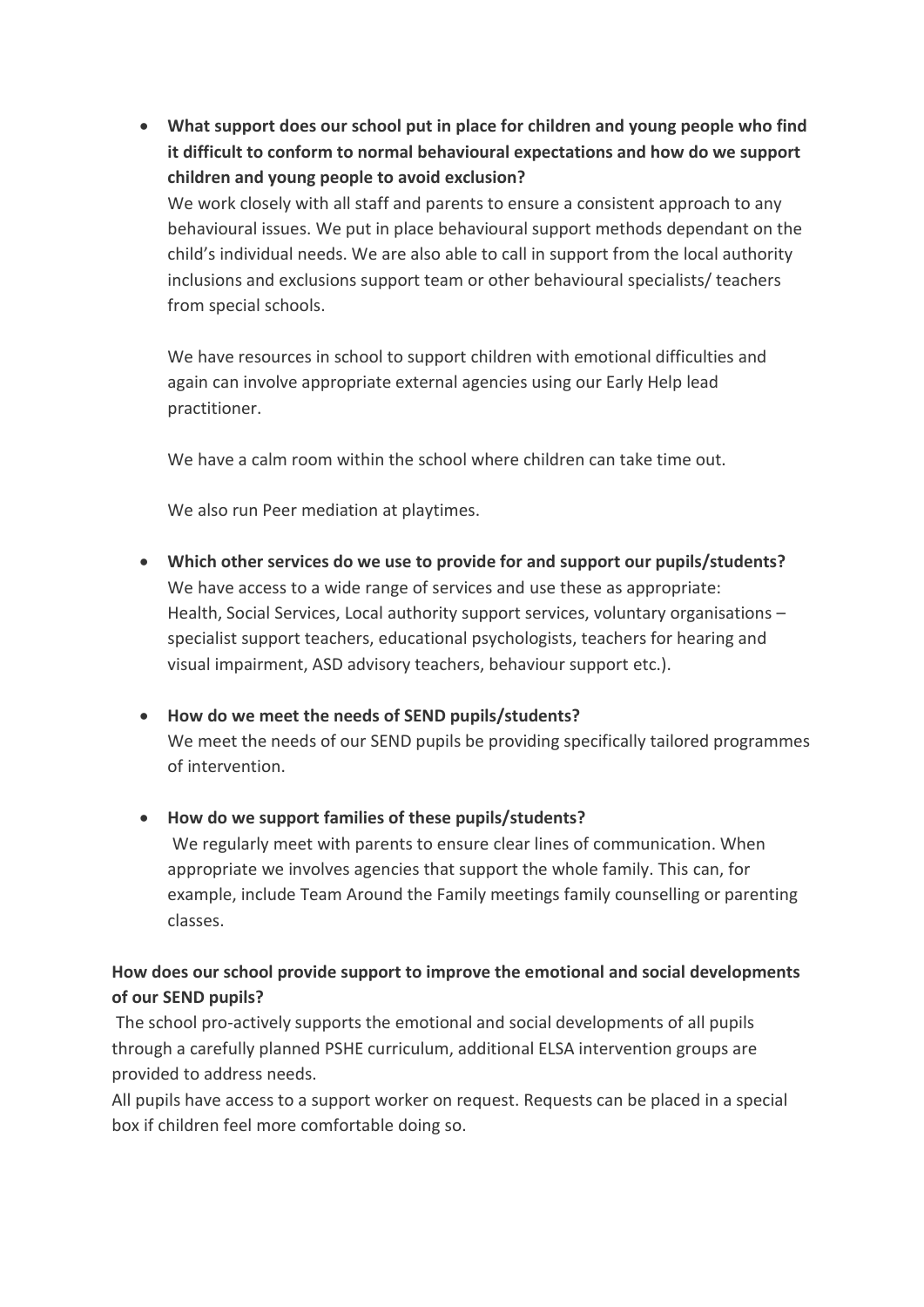SEND pupils play a full part in all social activities including school trips and residential trips. When appropriate, social and residential trips are discussed with parents and child in advance to decide upon an appropriate and acceptable degree of participation. The school works with parents to support both long and short term medical needs. (For further information regarding medical needs, please see the school's policies for supporting children with medical need and intimate care.

- **How does our school manage the administration of medications?** Several members of staff are first aid trained and training is kept up to date. Clear procedures are set out for informing parents of medications given in school.
- **How does our school help with personal care when this is required?** When personal care is needed, this will be clearly defined within the child's care plan alongside designated staff. (See the intimate care policy)
- **What is our policy on day trips, school outings, health and safety arrangements?** School trips are planned to enable all children to access them. Special consideration to SEND children is give when preparing risk assessments (for example provision of additional staff support). All medical and dietary needs are taken into consideration when planning trips and outings
- **What pastoral support arrangements are in place specifically to listen to pupils/students with SEND? What measures are in place in our school to prevent bullying?**

We have a member of staff with responsibility for pastoral care. All children have access to this member of staff who runs 'snack a chats' for children who need a listening ear.

We have a rigid anti bullying policy in place. The children are also actively involved in monitoring behaviour through peer mediators, the school council and play leaders.

### **What access do our SEND pupils/students have to facilities and extra-curricular activities?**

In addition to the statutory curriculum, the school provides a wide range of additional activities. All pupils with SEND are actively encouraged and supported to join in and benefit from these activities. The participation of pupils with SEND in these activities is monitored carefully. Through involvement in Forest Schools Sports the school is also able to access sporting activities specifically designed for SEND pupils.

# **Who will be talking to and keeping in touch with the parent/carer? (working together towards outcomes, reviewing arrangements; including looked after children)**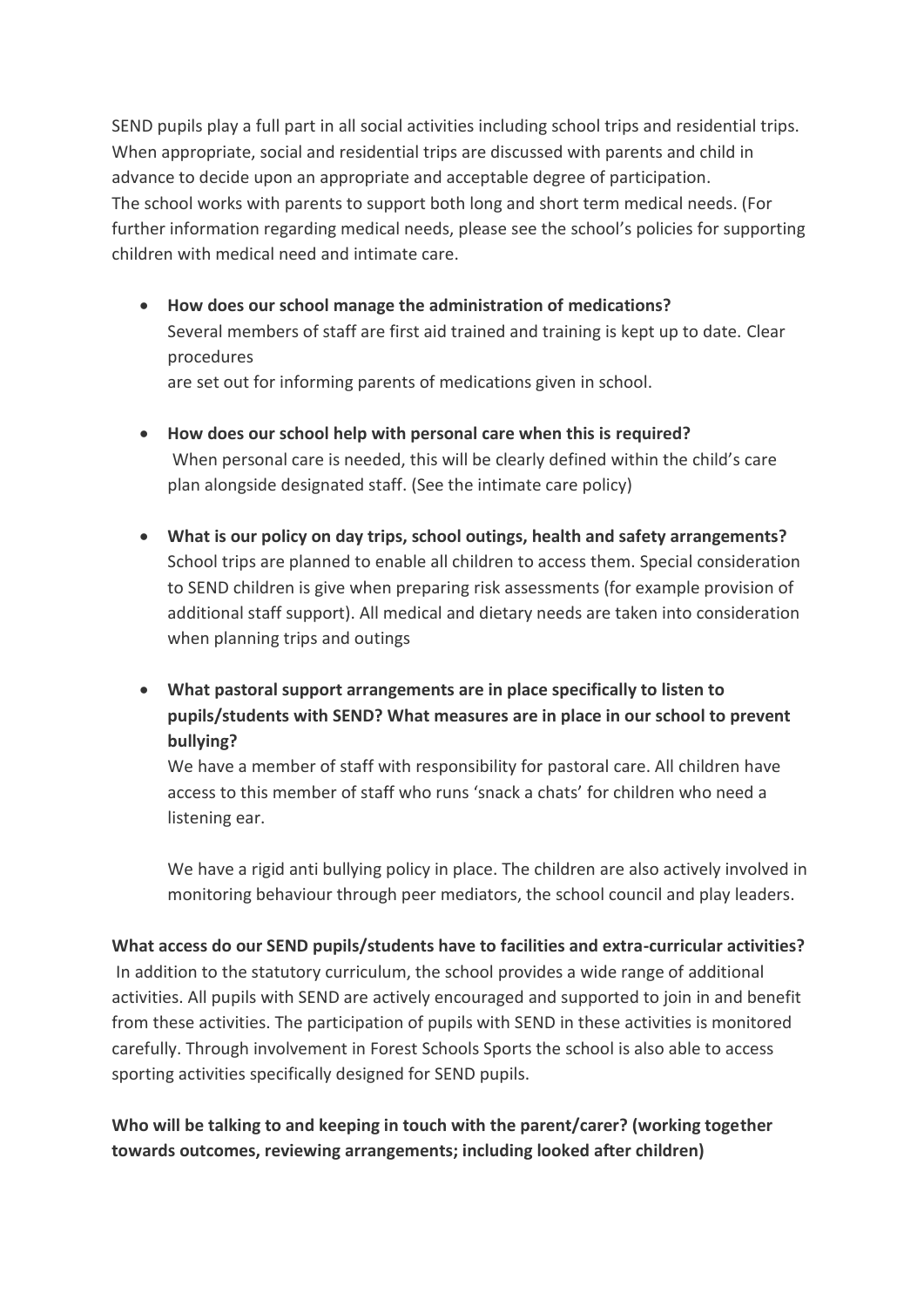Parents evenings are held twice a year and well as informal class open afternoons. For children with My Plans formal meetings are held twice a year with the parents and school (with pupils' voice included). My Plan+ meeting may include other agencies and be more frequent. Pupils with EHCPs have an additional annual review.

- **Who will explain and discuss this with parents/carers?** The SEND Co will take overall responsibility for managing communication with parents /carers.
- **How will parents/carers know how well their child is doing?** Parents evening as held twice a year and parents receive and annual reports. For children with a SEND or EHCP plan formal reviews are held yearly with the child, parents, school and all other appropriate agencies.
- **How does our school measure outcomes and impact of the support provided to the pupil/student?**
- All planned provision includes expected outcomes to be assessed against. Progress, both against specific targets and against national outcomes is clearly tracked. Where provision is judged to be not effective new approaches are taken. Progress and outcomes are measured against specific success criteria as well as against progress against national assessment criteria.
- **When and at what interval will this happen?**

The progress of all pupils within the school is reviewed six times a year. Formal data drops are made three times a year.

### **How will our school involve young people with SEND in their education?**

The school's curriculum is child centred. All children are involved in reviewing their target. In an age appropriate way. SEND children also complete a My Profile and the SEND Co is responsible for pupil conferencing about issues that are related to SEND pupils as an important approach to meeting a child's needs.

# **How do we prepare our school to welcome and support SEND pupils/students and how do we arrange and support a transfer to another school/educational establishment?**

We recognise that transitions can be difficult for a child with SEND and take steps to ensure that any transition is as smooth as possible. If your child is moving to another school, we will contact the school SENCO and ensure he/she knows about any special arrangements or support that need to be put in place for your child. We will make sure that all records about your child are passed on as soon as possible.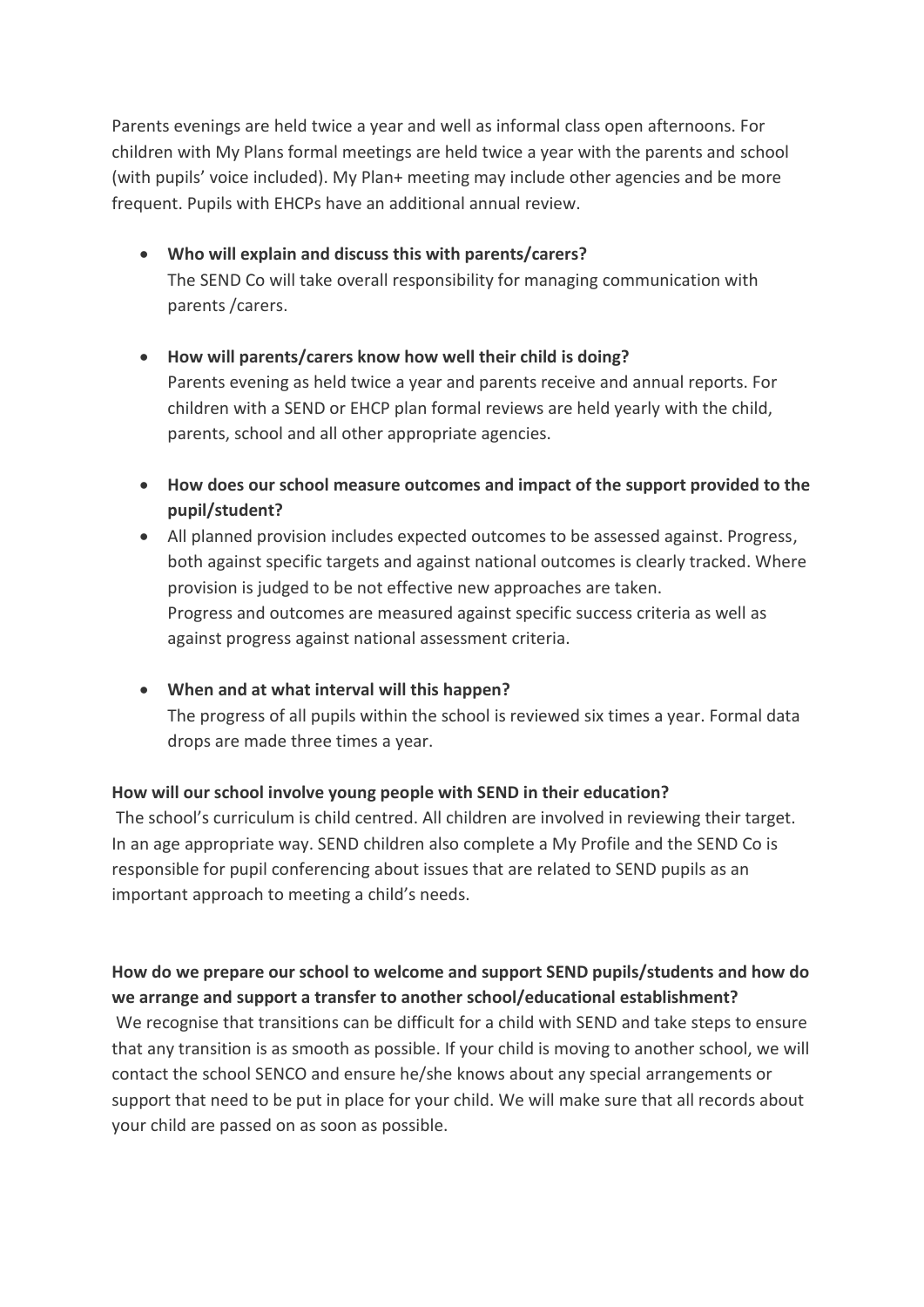When moving classes in school, information will be passed on to the new class teacher in advance and a planning meeting will take place with the new teacher. All support plans will be shared with the new teacher.

In year 6, the SEND Co and class teacher will attend transition meeting with the secondary school. Your child will be involved in focused learning about aspects of transition to support their understanding of the changes ahead. All children will attend secondary transfer days and when appropriate your child will visit their new school on several occasions. Staff from the new school will visit your child in this school.

- **How do we prepare our pupils/ students for adult life?**  The school has a carefully planned PSHE program of study which includes additional ELSA groups for those identified as requiring additional support with life skills.
- **What special arrangements are made for exams?**

Where appropriate the SEND Co will work with the class teacher to ensure that barriers to assessment are reduced. In the case of KS2 SATs, school can apply for various arrangements to be put in place to ensure that every child has a fair chance of accessing the tests.

**What resources and equipment do we provide for children with SEND?**

Resources and equipment are matched to need. This may for example include coloured filters to support with reading, specific pupil booklets such as Toe by Toe or access to technology to support learning such as laptop to use word processing or online programmes such as ReadWise.

- **What arrangements are in place with other schools/educational providers when our SEND pupils/students transfer?** We have good relationships with our feeder schools.
- **How accessible is our school to pupils/students with SEND?** Our school will do everything possible to ensure it can meet the needs of SEND pupils. Corridors are easily accessible and the school is all on one storey. The staff toilet has disabled access and can be used for pupils with intimate care needs.

### **Where can you find our SEND policy?**

Our SEND policy is available on our school website. Parents can request a paper copy and this can be made available in larger font or on coloured paper if required

# **What role do the governors have? What does our SEND governor do?**

The Headteacher is responsible for the overall management of the school's SEND provision. The SEND Co works in close consultation with the SEND Governor in the development and